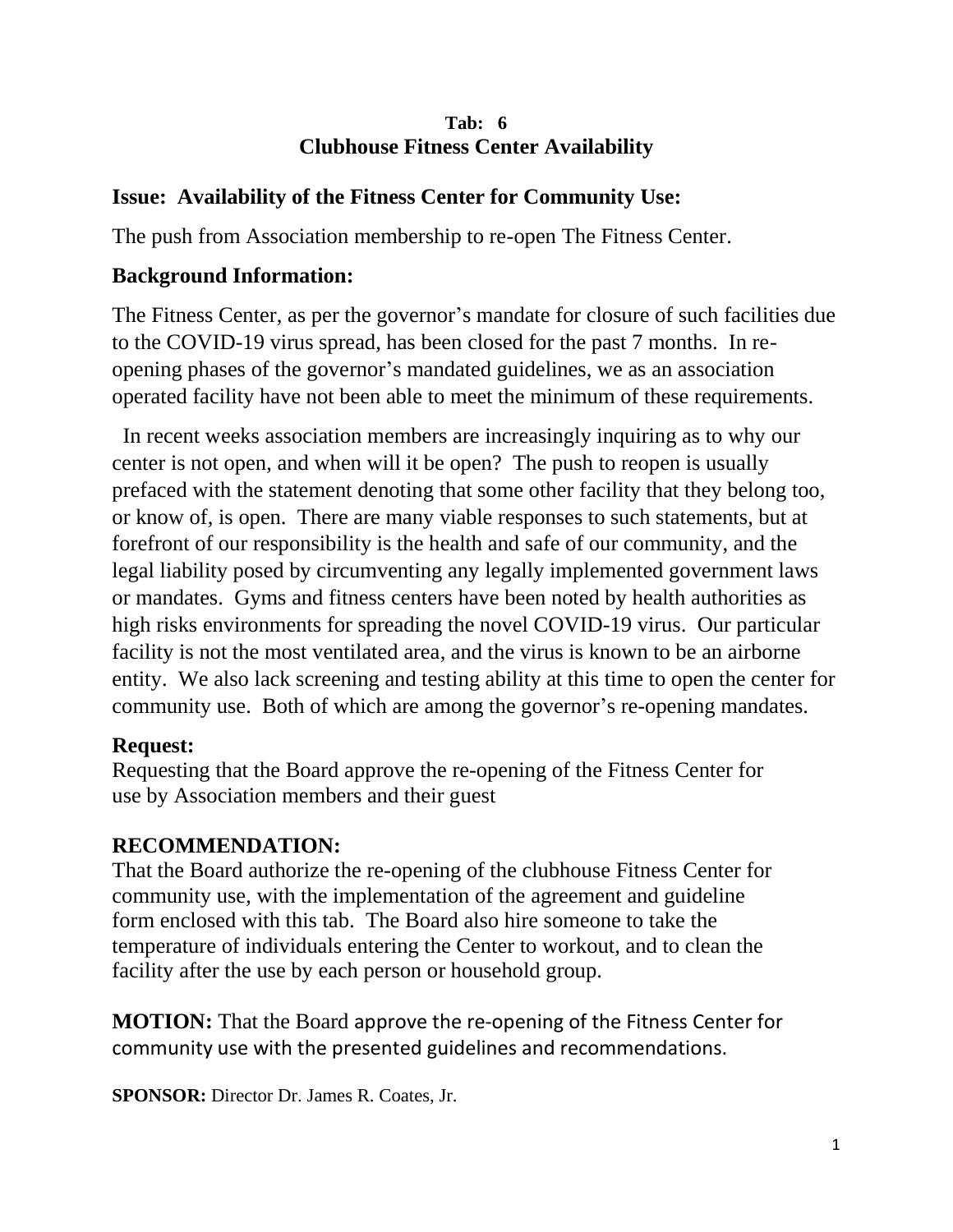## **Lake Holiday Country Club Fitness Center Use Agreement**

The Lake Holiday Country Club (LHCC) Fitness Center, is a provided amenity to its members in good standing, and their specified guests. The use of this facility is done without supervision and at the users own risk. With the increase risk and the prevailing dangers of the novel COVID-19 virus all users of this facility are required to sign the following agreement prior to any use of the fitness center.

#### **Liability Release**

I, (name of Agreement Participant) certify that I am aware that any use of Lake Holiday Country Club Fitness Center facilities whatsoever is at my own risk. I hereby RELEASE, WAIVE, DISCHARGE AND COVENANT NOT TO TAKE LEGAL ACTION AGAINST Lake Holiday Country Club, their officers, agents, or employees (hereinafter referred to as RELEASEES) from any and all liability, claims, demands, actions and causes of action whatsoever arising out of or related to any loss, damage, illness or injury, including death, that may be sustained by me, or any of the property belonging to me, WHETHER CAUSED BY THE NEGLIGENCE OF THE RELEASEES, or otherwise, while using the common property of the fitness center area, or while in, on or upon the premises where the facilities are located.

- 1. I further hereby AGREE TO INDEMNIFY AND HOLD HARMLESS the RELEASEES from any loss, liability, damage or costs, including court costs and attorney fees, that they may incur due to the removal of any recreational vehicle being stored in the facility, WHETHER CAUSED BY NEGLIGENCE OF RELEASEES or otherwise.
- 2. It is my express intent that this Waiver of Liability and Hold Harmless Agreement shall bind the members of my family and spouse, if I am alive, and my heirs, assigns and personal representative, if I am deceased, and shall be deemed as a RELEASE, WAIVER, DISCHARGE AND COVENANT NOT TO TAKE LEGAL ACTION AGAINST the above- named RELEASEES. I hereby further agree that this Waiver of Liability and Hold Harmless Agreement shall be construed in accordance with the laws of the State of Virginia.

IN SIGNING THIS RELEASE, I ACKNOWLEDGE AND REPRESENT THAT I have read the foregoing Waiver of Liability and Hold Harmless Agreement, understand it and sign it voluntarily as my own free act and deed; no oral representations, statements, or inducements, apart from the foregoing written agreement, have been made; I am at least eighteen (18) years of age and fully competent; and I execute this Release for full, adequate and complete consideration fully intending to be bound by same. (Minors using these facilities can only do so with this signed agreement, on their behalf, by their parents or legal guardians).